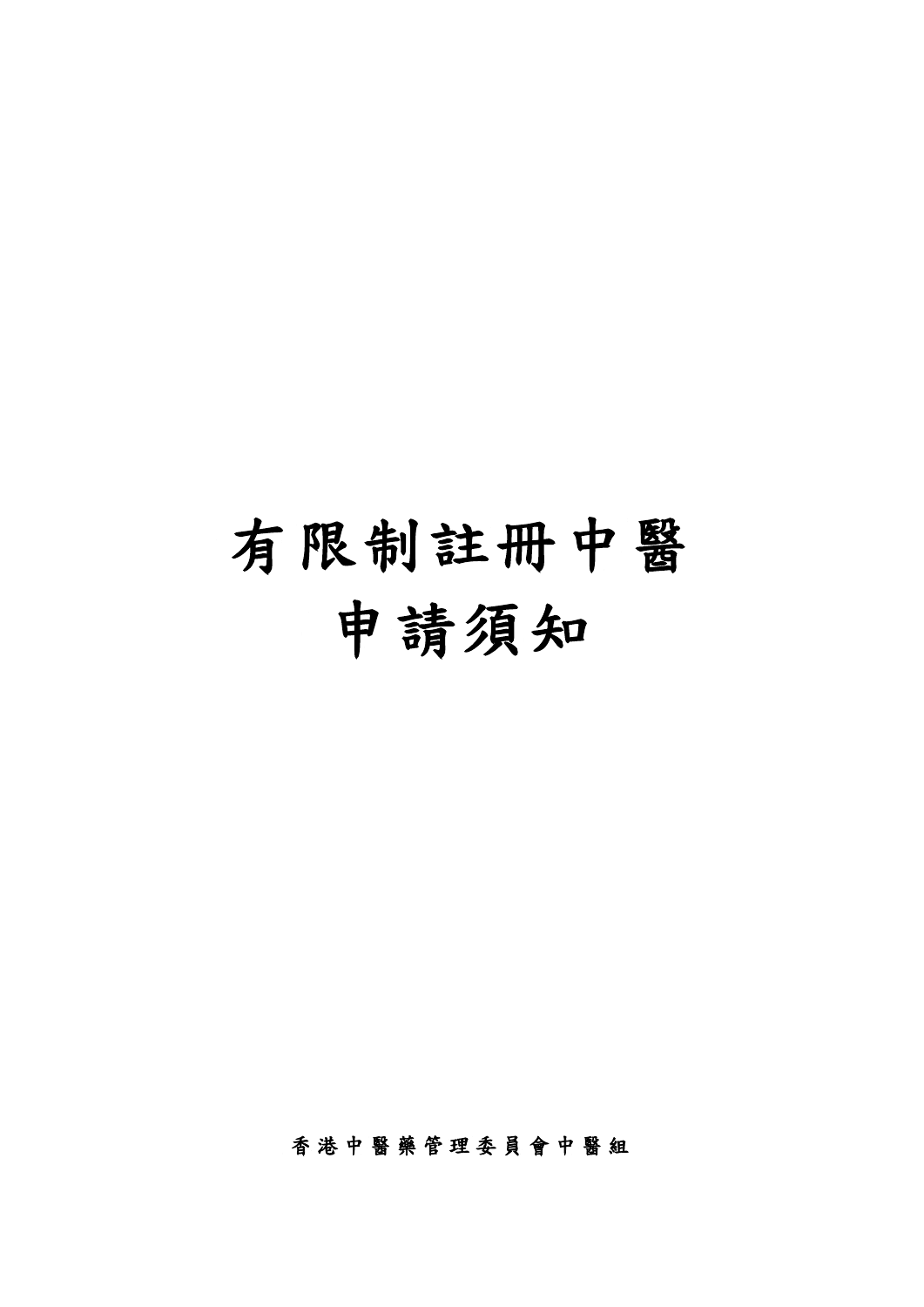#### 引 言

根據《中醫藥條例》(香港法例第 549章)第 83條,如 任何教育或科研機構擬聘用有下述情況的人士,主要為該機構 進行中醫藥學方面的臨床教學或研究—

- (i) 該人並非經香港中醫藥管理委員會 (管委會 )中 醫 組 (中醫組 )註冊的註冊中醫;或
- (ii) 該人具有註冊資格,但在當時的情況下,如要該 人根據《中醫藥條例》第69條取得註冊,並不切 實可行,

則該機構可代表該人向中醫組,申請給予該人有限制註冊。

2. 有限制註冊申請須由中醫組於特區政府憲報內指定 的 機構提出。

#### 申請人的資格

3. 由中醫組於憲報內指定的機構 (申請機構 )代表提出該 項 申 請 的 人 士 (申 請 人 ), 必 須 已 圓 滿 地 完 成 一 項 獲 中 醫 組 接 納 的 中 醫 本 科 學 位 執 業 訓 練 課 程 或 同 等 學 歷,及 具 有 足 夠 和 有 關 聯的全職中醫執業經驗。

4. 申請人須提供客觀證據,以支持有關的執業、臨床教學 或科研經驗。如有需要,中醫組可約見申請人,以核證他們的 經驗。

#### 有限制註冊申請的審核

5. 根據《中醫藥條例》的規定,獲有限制註冊的人士只可 在機構內進行指明的臨床教育或科研工作。申請機構須提交申 請人在該機構的工作範圍、性質、所參與的臨 床教學或科研詳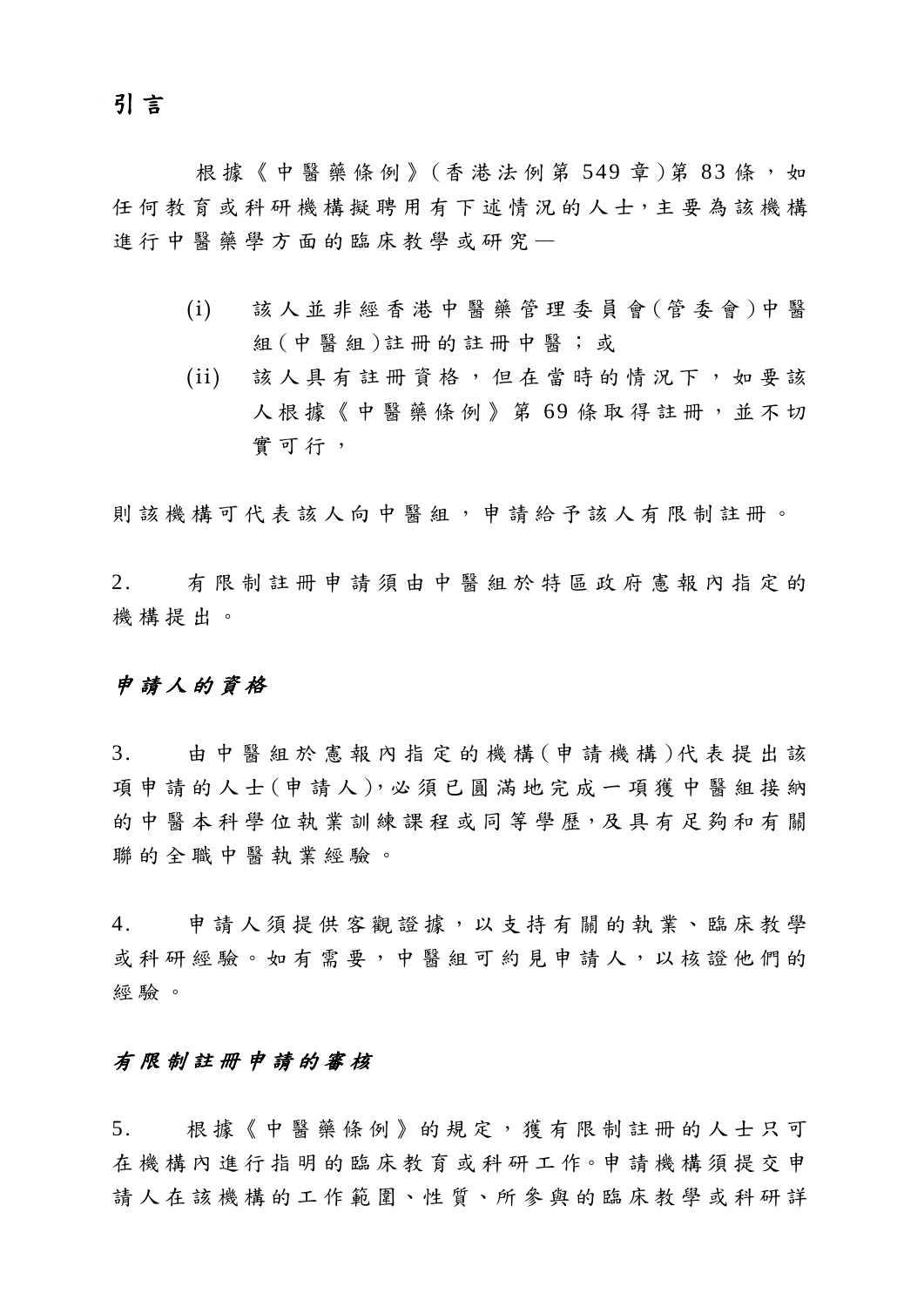情,包括研究課題、教學課程、形式和內容等。中醫組會根據 申 請 機 構 提 交 的 各 項 資 料,確 定 申 請 人 在 機 構 的 工 作 是 否 屬 於 臨床教學或科研工作。如有需要,中醫組亦可派員到申請機 構,審核有關的臨床教學或科研工作和機構的設施配套。

#### 有限制註冊證明書

6. 任何獲得中醫組批准的有限制註冊申請,申請人將獲註 冊主任簽發一份有限制註冊證明書。

#### 有限制註冊的限制

7. 根據《中醫藥條例》第 86 條的規定,獲中醫組批准的 有限制註冊有效期最長為一年。獲有限制註冊資格的人士,只 可在指明的受僱機構內和中醫組指明的條件及限制 (如有的話) 下,進行獲指明的中醫藥學方面的臨床教學或研究工作。

#### 非法使用名銜或作中醫執業

8. 根據《中醫藥條例》第 108(4)條,如任何獲有限制註冊 的人,故意或虛假地冒充為有資格在根據《中醫藥條例》第 85 及 86 條作出的指示中所界定的與該項註冊有關的限制範圍 以外作中醫執業,或故意或虛假地採用或使用任何名稱、名 銜、加稱或描述,以默示其有資格在根據《中醫藥條例》第 85 及 86 條作出的指示中所界定的與該項註冊有關的限制範圍 以外作中醫執業,即屬犯罪,可處第 3 級罰款及監禁 6 個月。

#### 有限制註冊申請程序

#### 申請方法

9. 如希望代表擬聘用的人申請有限制註冊,申請機構須於 聘用期前三個月,填妥夾附的申請表格,並連同以下項目,寄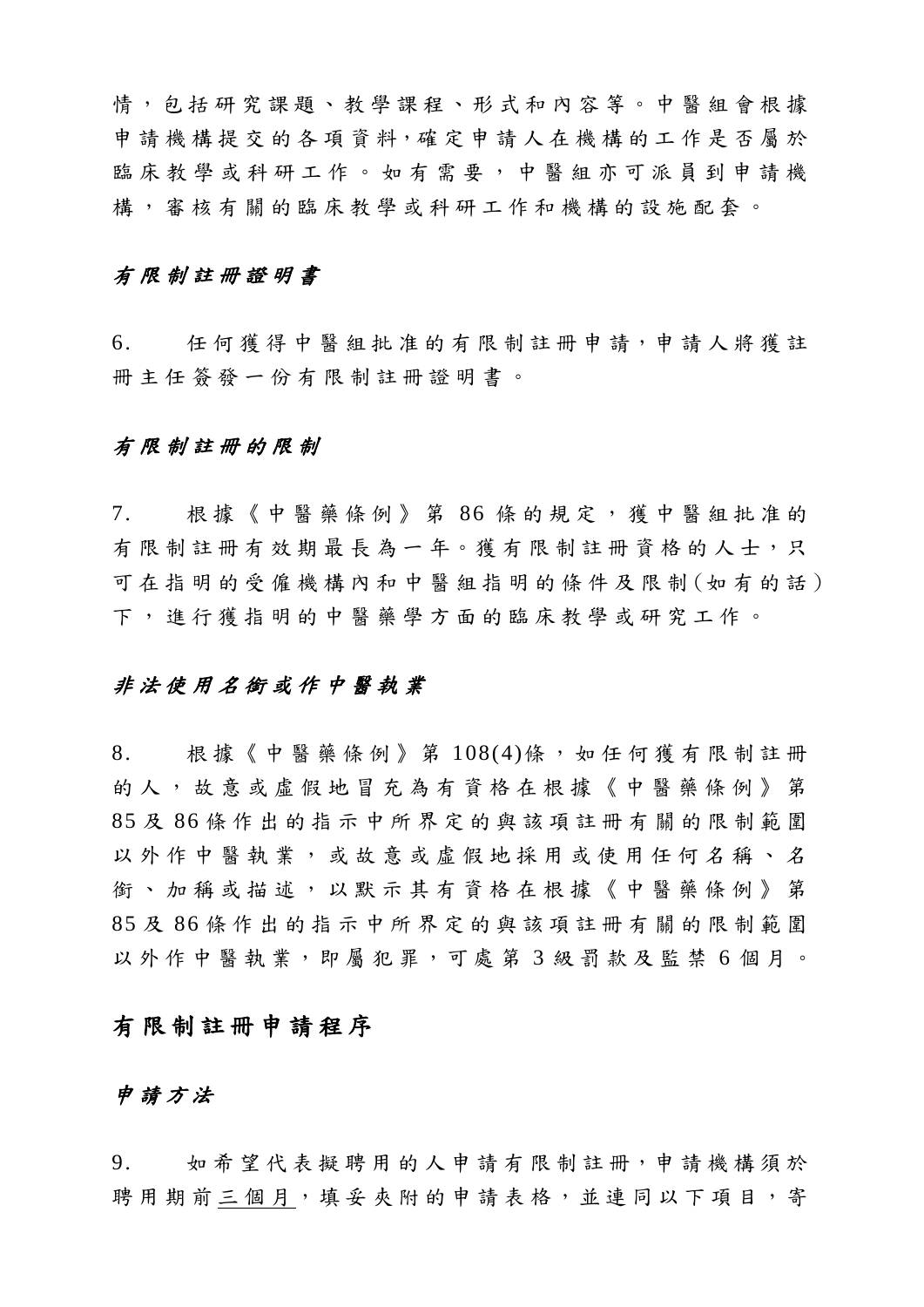交或於辦公時間內交回管委會秘書處:

- (i) 填寫妥當的申請表;
- (ii) 申請人的三張 40x60 毫米近照 (即在提出申請前 6 個月內拍攝的照片);
- (iii) 一張填寫了訂明的申請費用 (港 幣 1,100 元 )的 劃 線支票或銀行本票,抬頭須註明「香港特別行政 區 政 府 」、 " The Government of the Hong Kong Special Administrative Region " 或 " The Government of the HKSAR",並在背面寫上申請 機構及申請人的姓名。申請一經處理,所繳交的 申請費用概不發還;
- (iv) 該臨床教學或研究工作的資料及證明;
- (v) 申請人的學歷證明文件的核證真實副本;
- (vi) 申請人的執業證明文件的核證真實副本;
- (vii) 申請人在中醫藥學臨床教學或科研工作上的證 明文件的核證真實副本。

10. 中醫 組 可 要 求 申 請 機 構 及 申 請 人,提 交 其 他 證 明 文 件 及 上述文件的正本以供核對。

#### 申請費用

11. 有限制註冊的申請費用為港幣 1,100 元 。

#### 申請人須提交的學歷證明文件

12. 申請人須提交的證明文件可包括有關中醫文憑、證明 書、成績單 及中醫組要求的其他證明文件。

#### 申請人須提交的執業經驗證明文件

13. 申請人在申請表內所填報的中醫執業經驗的證明文件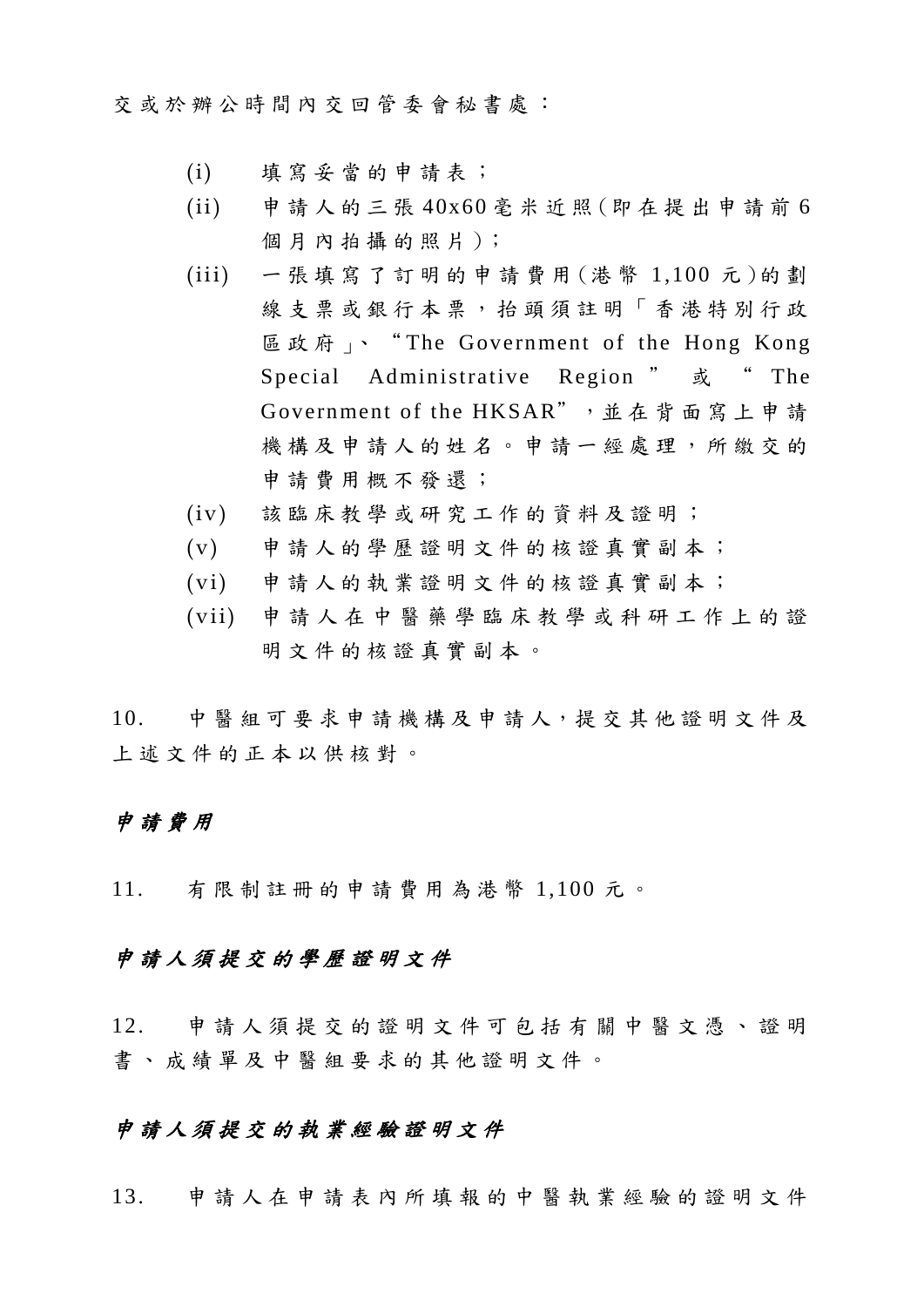可包括:

- (i) 由僱用機構簽發的執業及年期證明;
- (ii) 工作證明書;
- (iii) 僱用證明書;
- (iv) 其他國家或地區的執業證明書;
- (v) 中醫組認為需要的其他資料。

#### 將申請結果通知申請機構

14. 秘書處會根據中醫組的決定,以書面通知申請機構其申 請結果。若申請被拒絕,秘書處會通知申請機構其申請被拒絕 的理由及提出上訴的權利和途徑。

#### 虛假證明的提供

15. 如提供虛假/誤導性的資料,申請人的註冊資格會被取 消。另外,根據《中醫藥條例》第107條的規定,任何人藉作 出或交出,或藉導致作出或導致交出,口頭或書面的任何虛假 或有欺詐成分的申述或聲明而欺詐地促致或企圖促致其本人 或任何其他人,獲得註冊為有限制註冊中醫,即屬犯罪,一經 循公訴程序定罪,可處監禁3年。

#### 申請機構和申請人的資料

16. 申 請 機 構和 申 請人 向 中 醫組 提 交的 資 料,主 要 由管 委 會 內部使用,用作執行《中醫藥條例》的條款,或為執行《中醫 藥 條 例 》, 向 其 他 政 府 部 門 、 中 介 機 構 或 行 政 管 理 機 構 披 露 。 公眾人士可在特區政府憲報內及管委會互聯網網頁上,查閱可 提出有限制註冊申請的機構或獲有限制註冊的中醫的註冊資 料,包括其姓名、地址及資格等。除此之外,其他資料只會在 申請機構和申請人的同意,又或是在《個人資料(私隱)條例》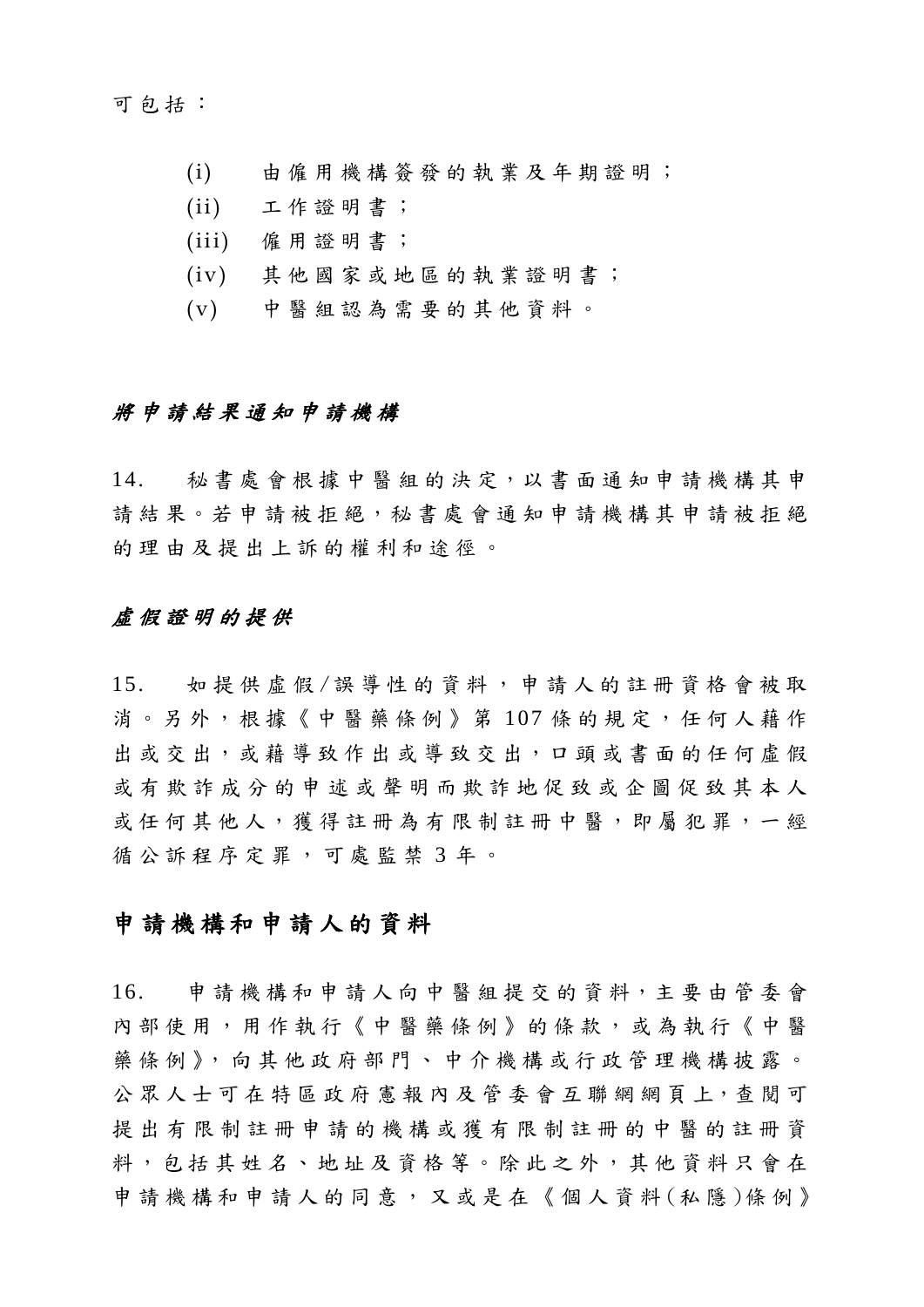容許的情況下,才會向其他人士披露。

17. 申請機構 /申請人可查閱及修改資料,但查閱資料時, 可能要繳交費用。申請機構 /申請人的機構或個人或註冊資料 如有任何更改,須儘快以書面通知秘書處。

#### 查詢

18. 如 對 有 限 制 註 冊 事 宜 有 任 何 查 詢,請 與 香 港 中 醫 藥 管 理 委員會秘書處職員聯絡。

#### 地 址

香港灣仔皇后大道東 213 號 胡忠大 廈 22 樓 香港中醫藥管理委員會秘書處

#### 電 話

2121 1888

#### 辦公時間

星期一至星期五: 上午九時至下午五時三十分 星期六、星期日及公眾假期休息

#### 香港中醫藥管理委員會秘書處

二零一六 年 一 月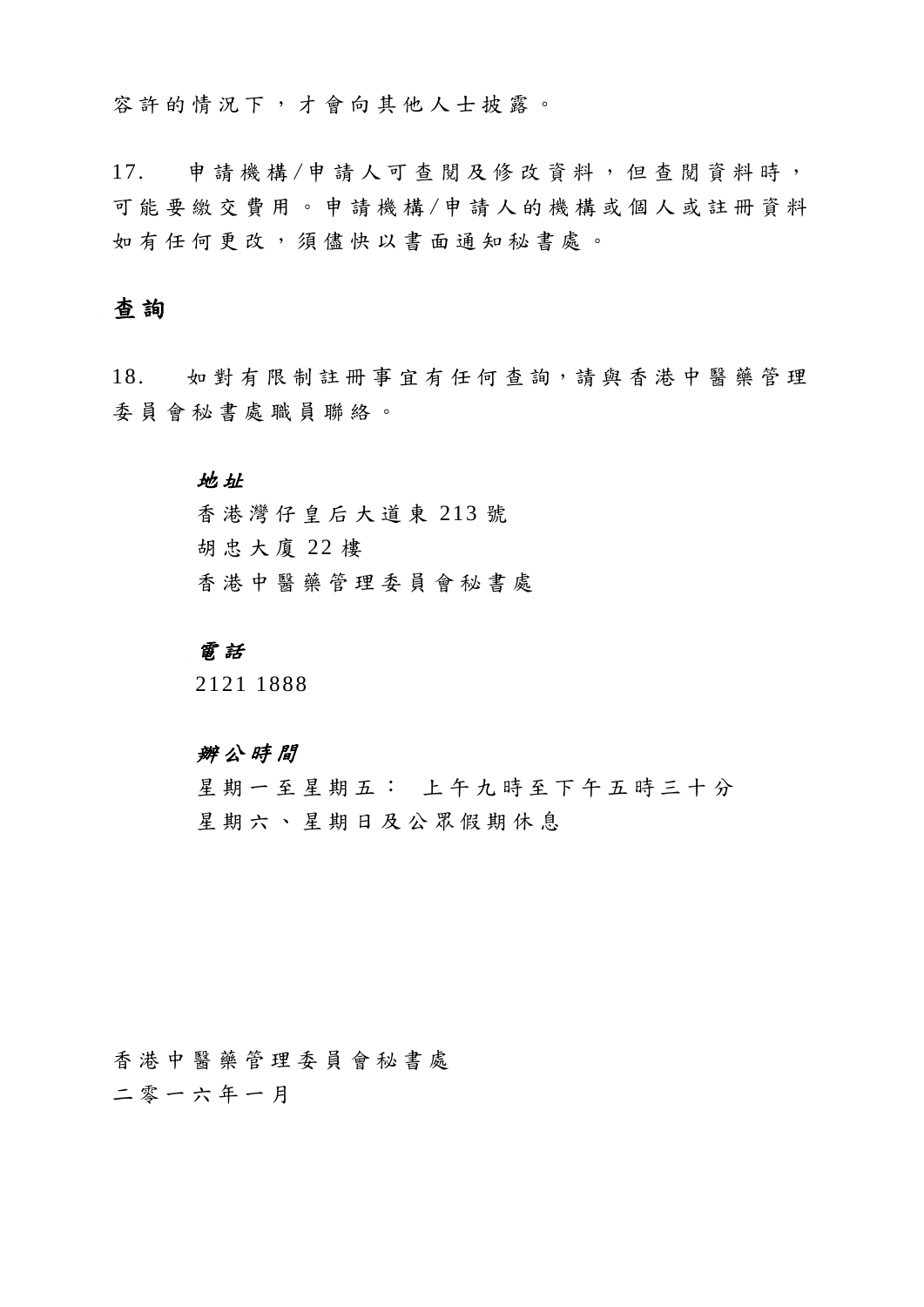#### 填寫有限制註冊中醫申請表指引

填寫申請表前,必須先閱讀以下填表指引。

#### 重要事項

- 1. 申請機構在遞交申請表時,須附有填寫了有限制註冊申請費用港幣 1,100 元的劃線支票或銀行本票。支票或銀行本票抬頭須寫上"香港特別 行政區政府 " 或 "The Government of the Hong Kong Special Administrative Region"或"The Government of the HKSAR",並在背 面寫上機構(申請機構)的名稱及擬聘用的中醫師(申請人)的姓名。 請勿以現金繳交費用。
- 2. 申請人必須填寫 E 部的各項聲明。

#### 一般事項

- 1. 請用黑色墨水筆或原子筆填寫各項。
- 2. 除註明外,請以正楷中文或英文填寫申請表格。
- 3. 申請機構或申請人如未能提供所需的所有資料,或所填寫的資料,未能 清楚顯示申請人符合最基本的申請規定,申請將不獲受理。
- 4. 申請機構及申請人應保留一份填妥的申請表副本,以備參考。
- 5. 提交申請表後,如欲更改或查詢機構或中醫師的機構/個人資料,請與 香港中醫藥管理委員會秘書處聯絡(電話:2121 1888)。
- 6. 如申請表空位不敷填寫,請另頁填寫,並在申請表有關部份註明。申請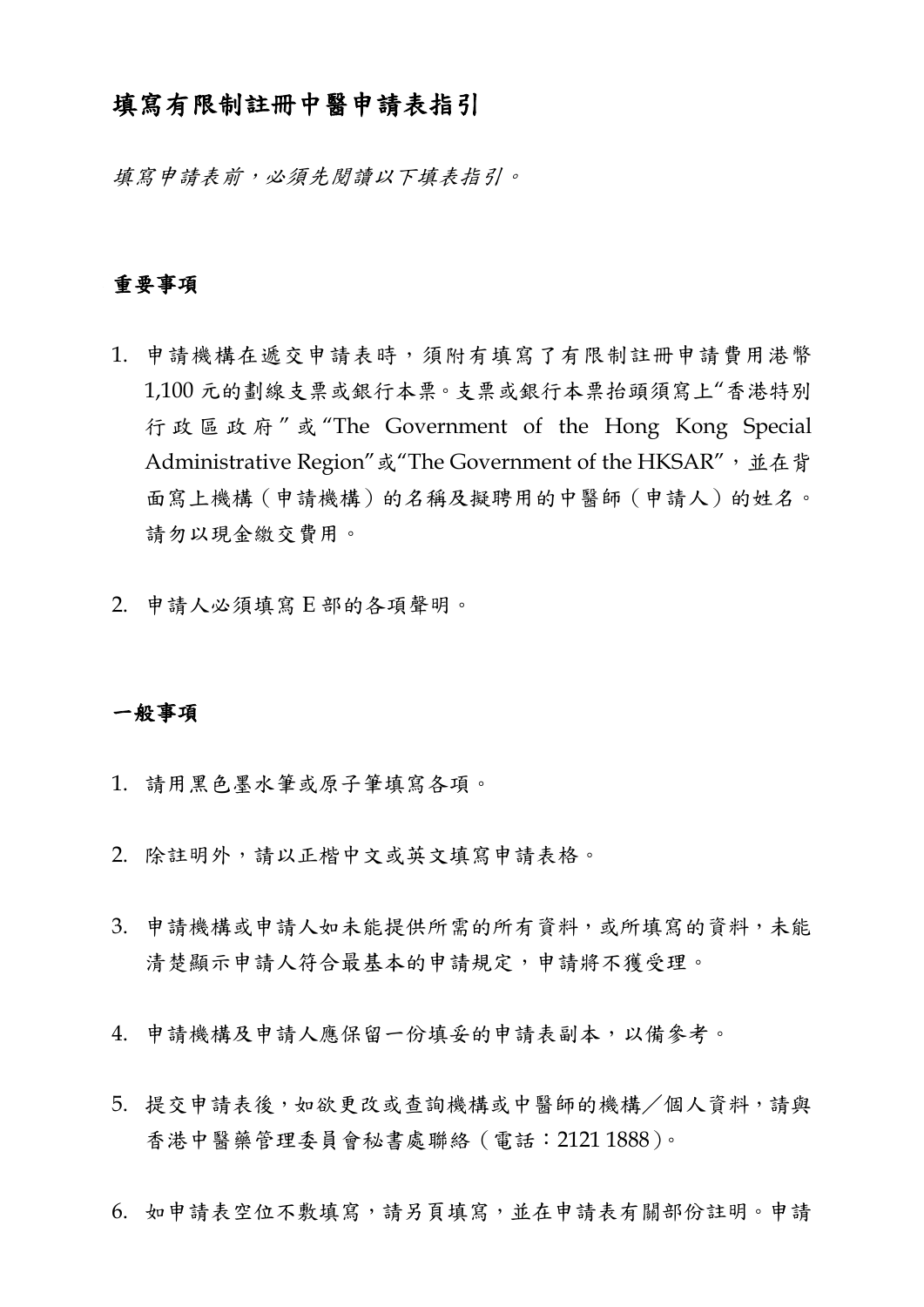機構的有關負責人/申請人須在該附頁上註明其姓名和簽署,然後將附 頁釘附在申請表內。

7. 請在 B 部份的聘用期一欄,註明需聘用中醫師的時段,及在申請有限制 註冊期一欄,註明此次申請有限制註冊的時段 (申請期最長為一年)。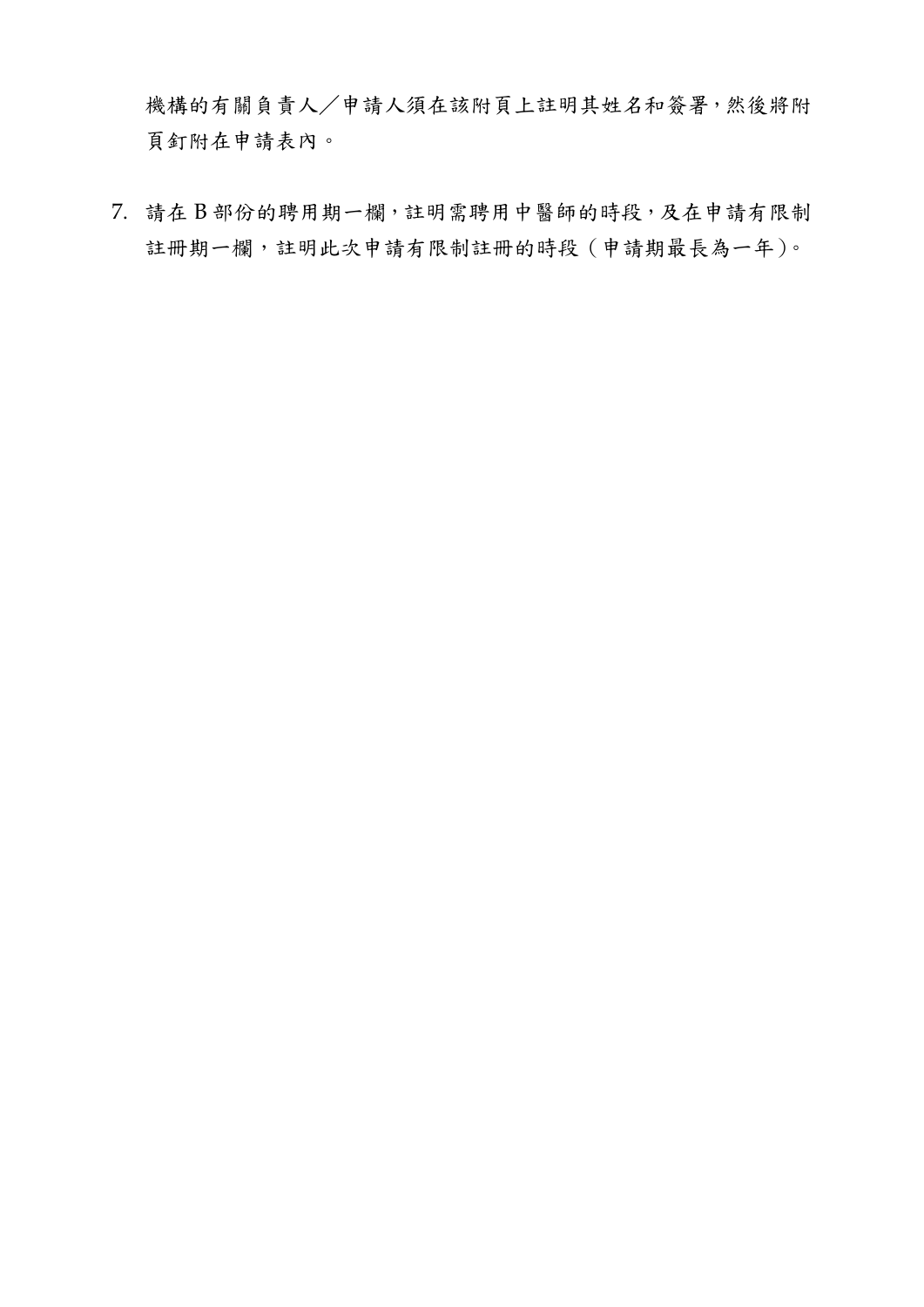### 香港中醫藥管理委員會

**Chinese Medicine Council of Hong Kong**

## 有限制註冊中醫申請**(**代表有關人士申請**)**

**Application on behalf of a person for Registration as Chinese medicine practitioner with limited registration**

香港法例第 549 章 《中醫藥條例》 第 83 條 CHINESE MEDICINE ORDINANCE (Cap. 549) Sections 83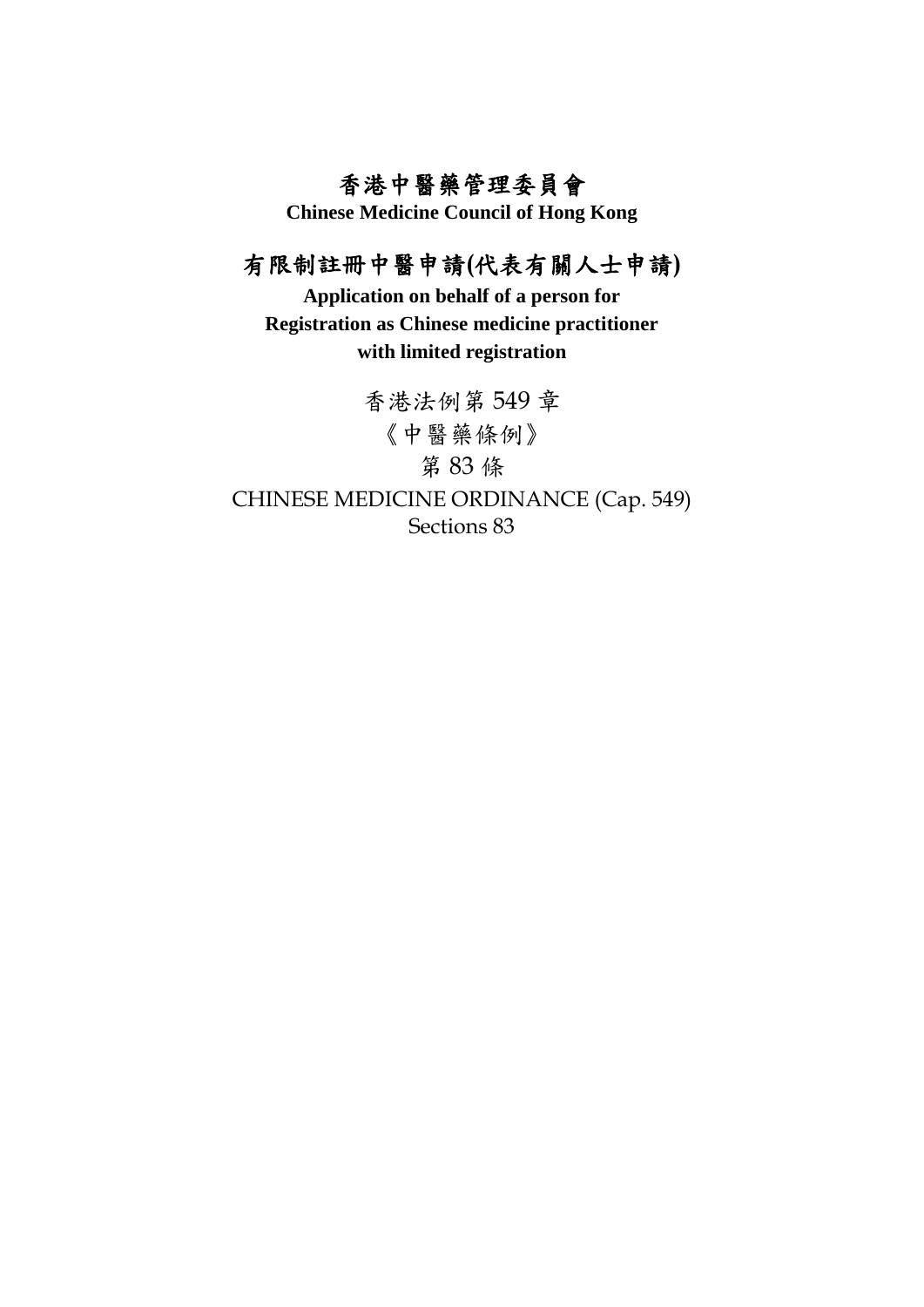申請編號 Reference No.

# 香港中醫藥管理委員會 **CHINESE MEDICINE COUNCIL OF HONG KONG** 有限制註冊中醫申請(代表有關人士申請) **Application on behalf of a person for** Registration as Chinese medicine practitioner with Limited Registration<br>
香港法例第 549 章<br>
《中醫藥條例》<br>
第 83 條<br> **CHINESE MEDICINE ORDINANCE** (Cap.549) **Section 83**

本機構現代表在 C 部份列出之中醫師,申請有限制註冊。 On behalf of the Chinese medicine practitioner as appeared in Section C, this institution now applies for limited registration.

| 聘用機構資料 (由機構填寫)<br>A 部<br>Section A<br>Details of the employing institution (to be completed by the institution) | (只供內部填寫<br>official use only) |
|-----------------------------------------------------------------------------------------------------------------|-------------------------------|
| 機構名稱<br>(中文)                                                                                                    |                               |
| Name of Institution<br>(English)                                                                                |                               |
| 中文通訊地址                                                                                                          |                               |
|                                                                                                                 |                               |
| 室<br>樓層<br>座                                                                                                    |                               |
|                                                                                                                 |                               |
| 大廈名稱<br>街道名稱及街號<br>* 香港 / 九龍 / 新界                                                                               |                               |
| 地區                                                                                                              |                               |
| Correspondence Address in English                                                                               |                               |
|                                                                                                                 |                               |
| Room<br>Floor<br><b>Block</b>                                                                                   |                               |
|                                                                                                                 |                               |
| <b>Building</b>                                                                                                 |                               |
|                                                                                                                 |                               |
| Number and Name of Street                                                                                       |                               |
| $*$ HK / Kln / NT                                                                                               |                               |
| District                                                                                                        |                               |
| (中文)<br>聯絡人姓名                                                                                                   |                               |
| Name of Contact Person<br>(English)                                                                             |                               |
| (中文)<br>職位                                                                                                      |                               |
| Designation<br>(English)                                                                                        |                               |
| 聯絡電話                                                                                                            |                               |
| Contact Telephone No.                                                                                           |                               |
| 傳真號碼                                                                                                            |                               |
| Fax No.                                                                                                         |                               |

(\*請刪去不適用者)

(\* Please delete as appropriate)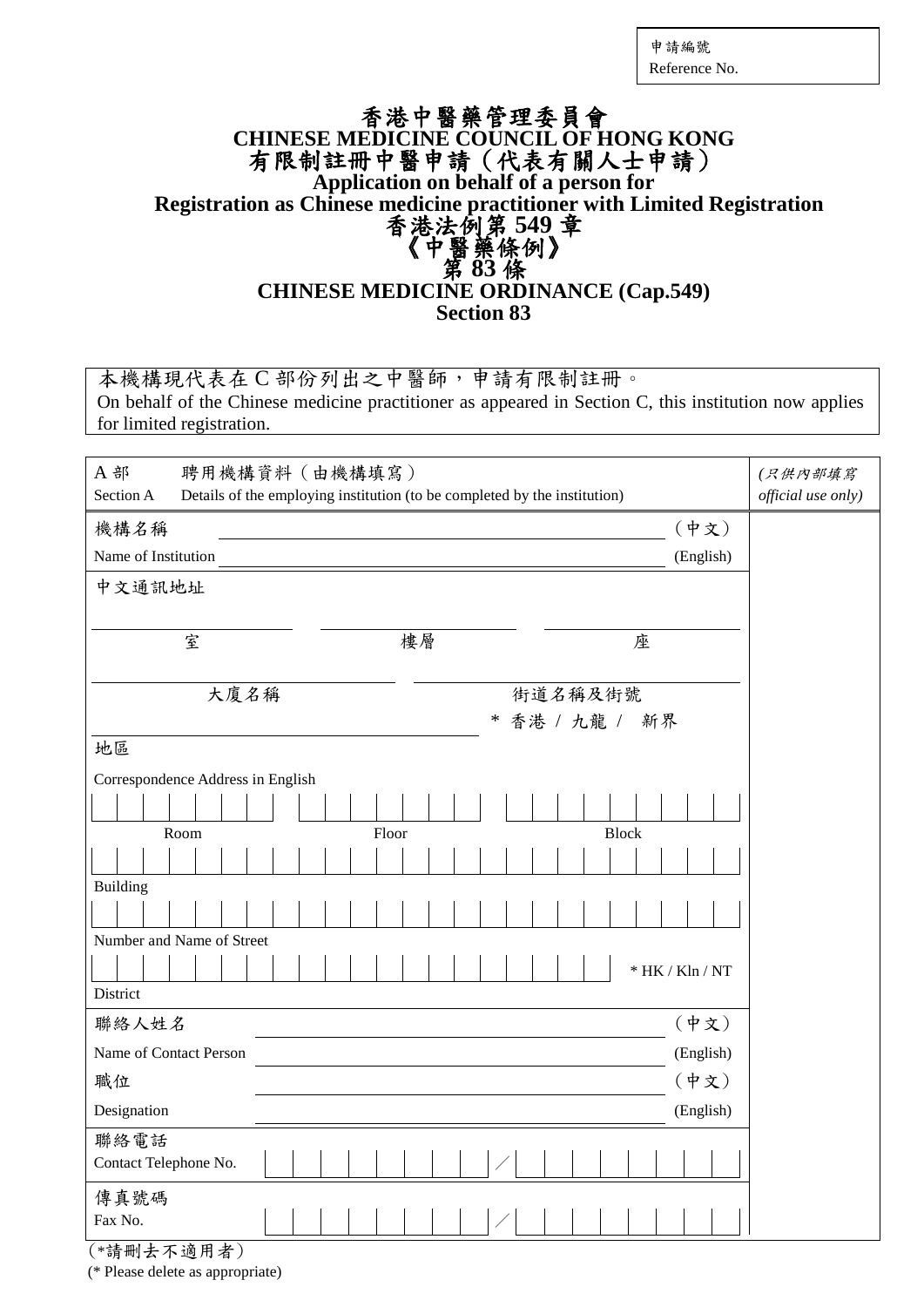| B 部份<br>工作的詳情 (由機構填寫)<br><b>Section B</b><br>Details of the employment (to be completed by the institution)                 |              | (只供內部填寫<br>official use only) |
|-----------------------------------------------------------------------------------------------------------------------------|--------------|-------------------------------|
| 職位名稱                                                                                                                        | (中文)         |                               |
| Post title                                                                                                                  | (English)    |                               |
| 工作性質<br>臨床教學<br>臨床研究<br>Job nature<br>Clinical research<br>Clinical teaching                                                |              |                               |
| 臨床教學 / 研究項目的名稱                                                                                                              | (中文)         |                               |
| Title of the clinical teaching /<br>research programme                                                                      | (English)    |                               |
| 臨床教學 / 研究項目的內容<br>Content of the clinical teaching / research programme                                                     |              |                               |
|                                                                                                                             |              |                               |
|                                                                                                                             |              |                               |
|                                                                                                                             |              |                               |
| 請詳述職位的職責及工作範圍、性質。<br>Please give details on the duties and responsibilities of the post.                                    |              |                               |
|                                                                                                                             |              |                               |
|                                                                                                                             |              |                               |
| 小時<br>(包括臨床教學/科研工作<br>平均每週工作時數<br>hours<br>including clinical teaching /<br>Working hours per week<br>research              | 小時<br>hours) |                               |
| 進行臨床教學 / 研究的中英文地址 / 地點<br>Address / place where the clinical teaching / research is conducted (in both Chinese and English) |              |                               |
|                                                                                                                             | (中文)         |                               |
|                                                                                                                             | (English)    |                               |

如空位不敷填寫,請另頁詳列有關資料,並在申請表有關部份註明。申請機構的聯絡人須在該附 頁上註明其姓名和簽署,然後將附頁釘夾在申請表內。

If there is insufficient space, please use a separate sheet and indicate in the relevant part of the application form. The contact person of the institution shall write his/her name and sign on the sheet and attach it to the application form.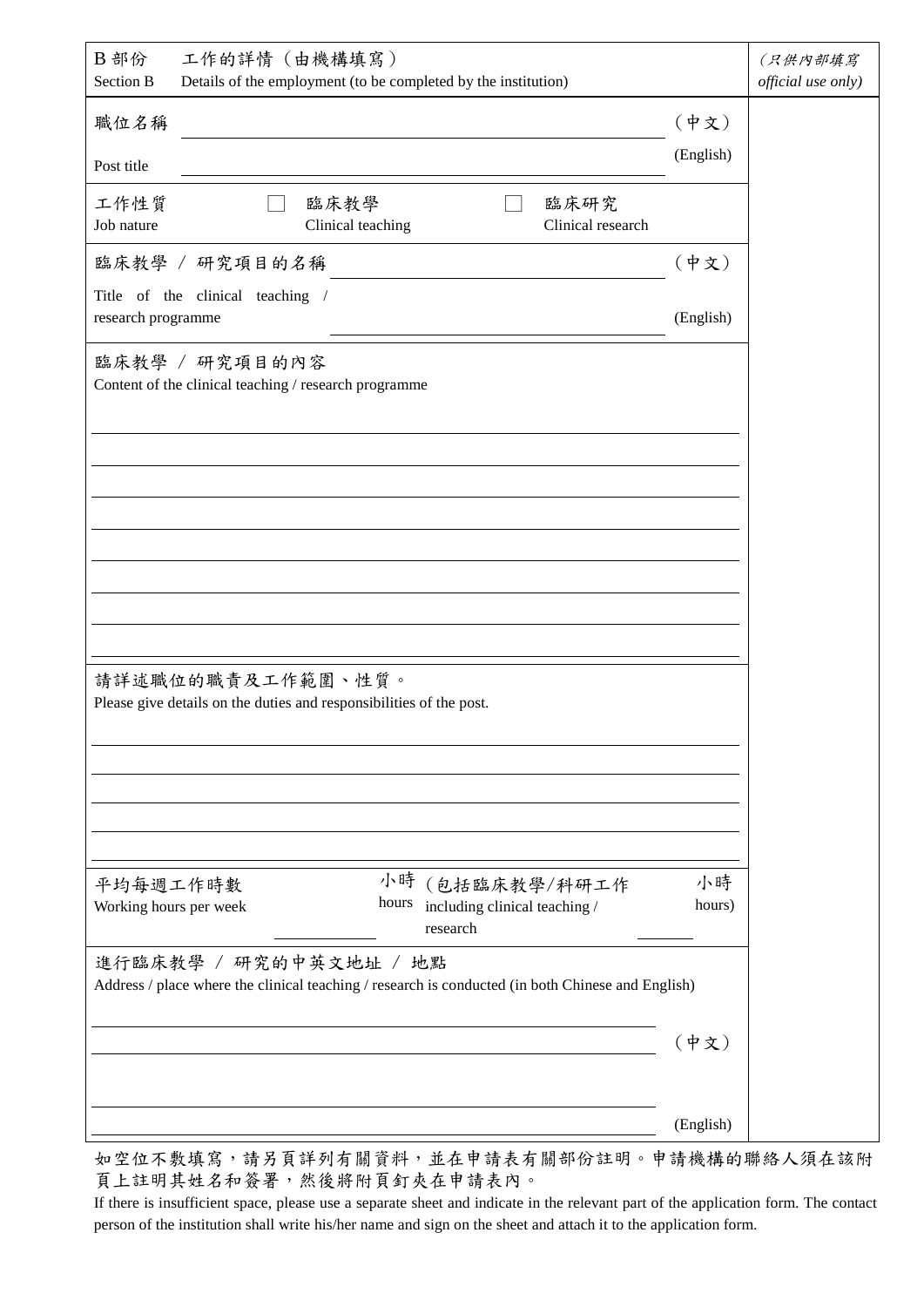| (續)<br>B 部份<br>Section B<br>(Cont'd)                                                                                                       | (只供内部填寫<br>official use only) |
|--------------------------------------------------------------------------------------------------------------------------------------------|-------------------------------|
| 完成臨床教學 / 研究項目的總時間<br>Total time required for completion of the clinical teaching / research programme                                      |                               |
|                                                                                                                                            |                               |
| 聘用期<br>至<br>Duration of employment<br>年<br>年<br>月<br>月<br>$\Box$<br>$\Box$<br>${\rm To}$<br>Month<br>Month<br>Date<br>Year<br>Date<br>Year |                               |
| 申請有限制註冊期<br>至<br>Duration of application<br>月<br>年<br>月<br>年<br>日<br>日<br>To<br>Month<br>Year<br>Month<br>Year<br>Date<br>Date             |                               |
| 支持你聘用C部份所指的中醫師的原因<br>Reasons to support the employment of the Chinese medicine practitioner mentioned in Section C                         |                               |
|                                                                                                                                            |                               |
|                                                                                                                                            |                               |
|                                                                                                                                            |                               |
|                                                                                                                                            |                               |
|                                                                                                                                            |                               |
| 臨床教學 / 研究項目的負責部門及負責人 / 聯絡人<br>Department and person responsible for the clinical teaching / research programme                             |                               |
| 負責部門:<br>(中文)                                                                                                                              |                               |
| Department<br>responsible for the<br>(English)<br>programme:                                                                               |                               |
| (中文)<br>負責人/聯絡人:                                                                                                                           |                               |
| Contact person<br>responsible for the<br>programme:<br>(English)                                                                           |                               |

如空位不敷填寫,請另頁詳列有關資料,並在申請表有關部份註明。申請機構的聯絡人須在該附 頁上註明其姓名和簽署,然後將附頁釘夾在申請表內。

If there is insufficient space, please use a separate sheet and indicate in the relevant part of the application form. The contact person of the institution shall write his/her name and sign on the sheet and attach it to the application form.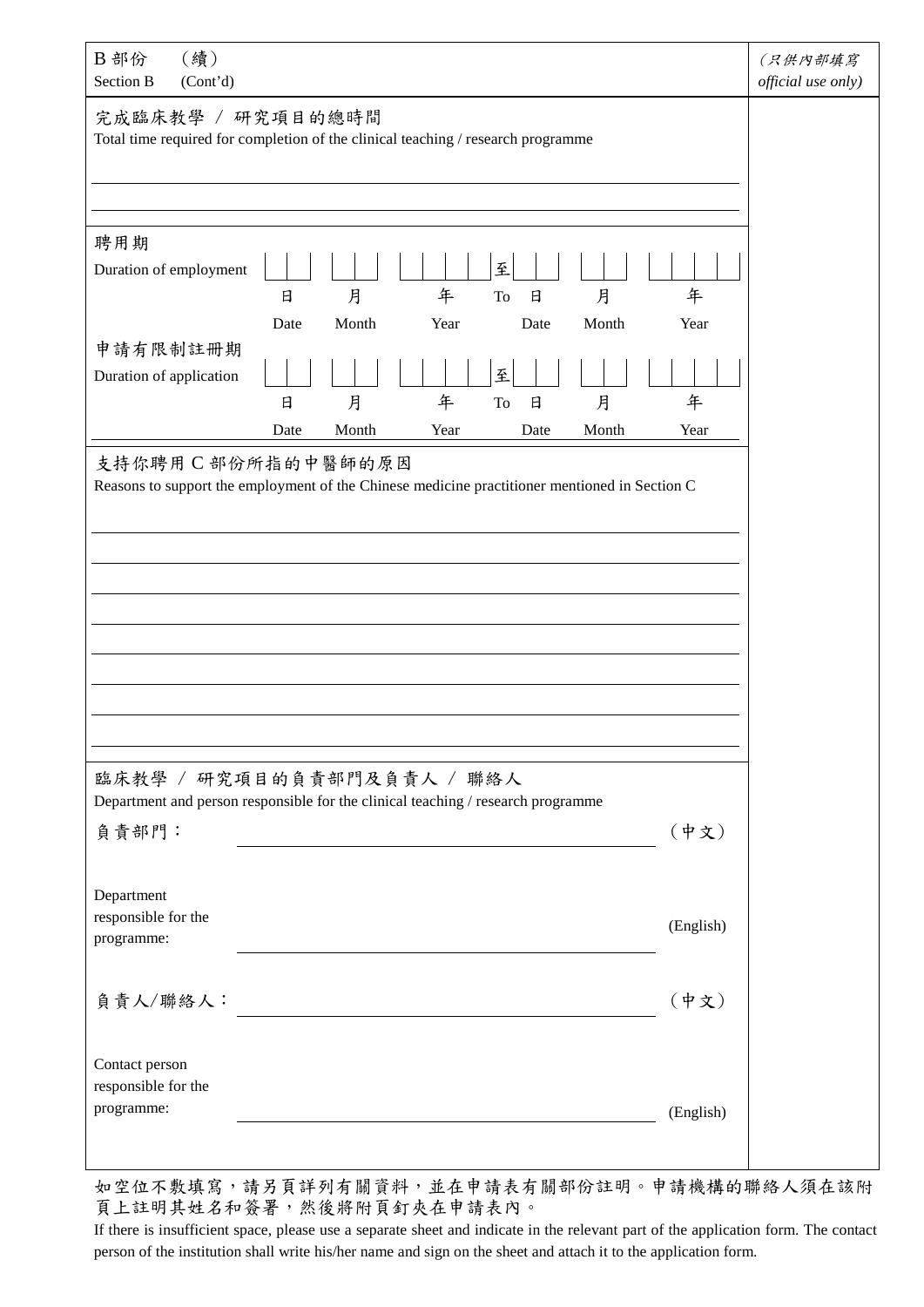| 中醫師的個人資料 (由中醫師填寫)<br>C部份<br>Section C<br>Chinese medicine practitioner)                                                                                                                                                              | Personal particulars of the Chinese medicine practitioner (to be completed by the  | (只供内部填寫<br>official use only) |
|--------------------------------------------------------------------------------------------------------------------------------------------------------------------------------------------------------------------------------------|------------------------------------------------------------------------------------|-------------------------------|
| 英文姓名<br>Name in English<br>姓名<br>Surname<br>中文姓名<br>Name in Chinese<br>出生日期<br>Date of Birth<br>月<br>日 Date<br>Month<br>出生地點<br>國籍<br>Place of Birth                                                                                 | 名字<br>Other name<br>性別<br>男<br>女<br>Sex<br>Male<br>Female<br>年 Year<br>Nationality |                               |
| 身份證號碼<br>Hong Kong Identity Card No.<br>護照/旅行證件號碼<br>Passport/Travel Document No.<br>(本欄供沒有香港身份證的申請人填寫)<br>(for applicant without Hong Kong Identity Card)<br>中文通訊地址                                                                 | 簽發國家及機關<br><b>Issuing Authority</b>                                                |                               |
| 室<br>樓層                                                                                                                                                                                                                              | 座                                                                                  |                               |
| 大廈 / 屋苑名稱                                                                                                                                                                                                                            | 街道名稱及號碼                                                                            |                               |
| 地區                                                                                                                                                                                                                                   | 國家                                                                                 |                               |
| English correspondence address<br>Room/Flat<br>Floor<br>Building/Estate<br>Number and Name of Street<br>District<br>日間聯絡電話號碼<br>Contact Telephone No.<br>傳真號碼 (如有)<br>Fax No. (If any)<br>定居國家/地區<br>Country / territory of domicile | <b>Block</b><br>Country                                                            |                               |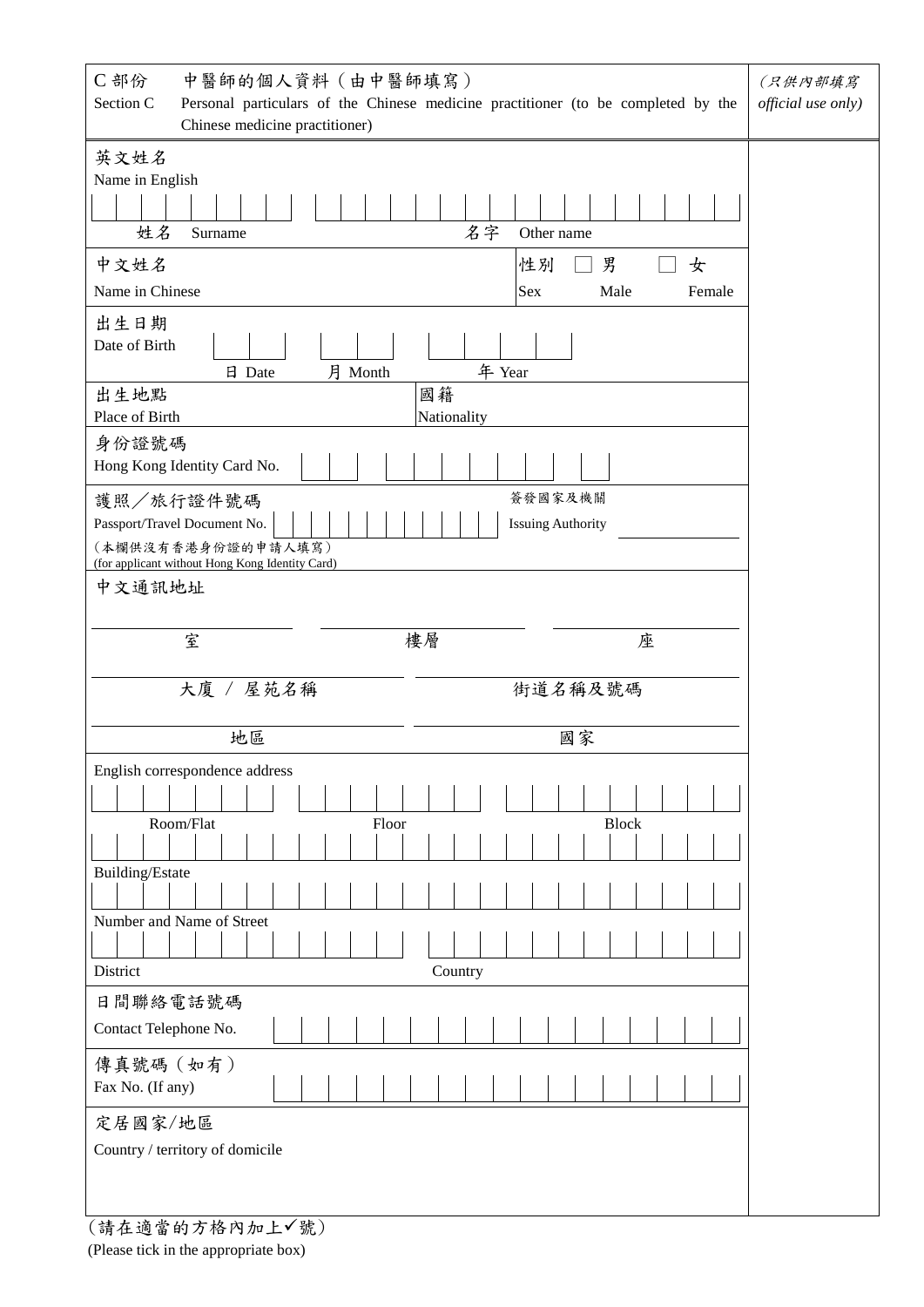| D 部份<br>中醫師的中醫資歷及工作經驗(由中醫師填寫)<br>Section D<br>Chinese medicine practitioner's relevant qualifications and experience (to be completed<br>by the Chinese medicine practitioner) |                                                                                                                                   |                                  |                        |           | (只供内部填寫<br>official use only)                  |                                                                                                      |  |
|--------------------------------------------------------------------------------------------------------------------------------------------------------------------------------|-----------------------------------------------------------------------------------------------------------------------------------|----------------------------------|------------------------|-----------|------------------------------------------------|------------------------------------------------------------------------------------------------------|--|
| 中醫學歷                                                                                                                                                                           | Academic attainment in Chinese medicine                                                                                           |                                  |                        |           |                                                |                                                                                                      |  |
|                                                                                                                                                                                | 學歷(請夾附成績單及文憑 / 學位副本)<br>Academic attainment (Please attach copies of transcripts and diplomas)<br>請提供所獲 / 將獲取的學歷詳情 (按考獲資格的日期順序列出) |                                  |                        |           |                                                | Please provide details of academic qualifications obtained / to be obtained (in chronological order) |  |
| 頒發機構<br>Awarding<br>institution                                                                                                                                                | 學院所屬<br>國家<br>Institution's<br>country                                                                                            | 學歷<br>Academic<br>qualifications | 主修科目<br>Major subjects | 由<br>From | 日期<br>(日/月/年)<br>Date<br>(DD/MM/YY)<br>至<br>To | 修讀模式<br>(例如:全日,兼讀)<br>Mode of Attendance<br>(e.g. full-time, part-time)                              |  |
|                                                                                                                                                                                |                                                                                                                                   |                                  |                        |           |                                                |                                                                                                      |  |
|                                                                                                                                                                                |                                                                                                                                   |                                  |                        |           |                                                |                                                                                                      |  |
|                                                                                                                                                                                |                                                                                                                                   |                                  |                        |           |                                                |                                                                                                      |  |
|                                                                                                                                                                                |                                                                                                                                   |                                  |                        |           |                                                |                                                                                                      |  |
|                                                                                                                                                                                |                                                                                                                                   |                                  |                        |           |                                                |                                                                                                      |  |
|                                                                                                                                                                                |                                                                                                                                   |                                  |                        |           |                                                |                                                                                                      |  |
|                                                                                                                                                                                |                                                                                                                                   |                                  |                        |           |                                                |                                                                                                      |  |
|                                                                                                                                                                                |                                                                                                                                   |                                  |                        |           |                                                |                                                                                                      |  |

如空位不敷填寫,請另頁詳列有關資料,並在申請表有關部份註明。申請人須在該附頁上註明其 姓名和簽署,然後將附頁釘夾在申請表內。

If there is insufficient space, please use a separate sheet and indicate in the relevant part of the application form. Applicant shall write his/her name and sign on the sheet and attach it to the application form.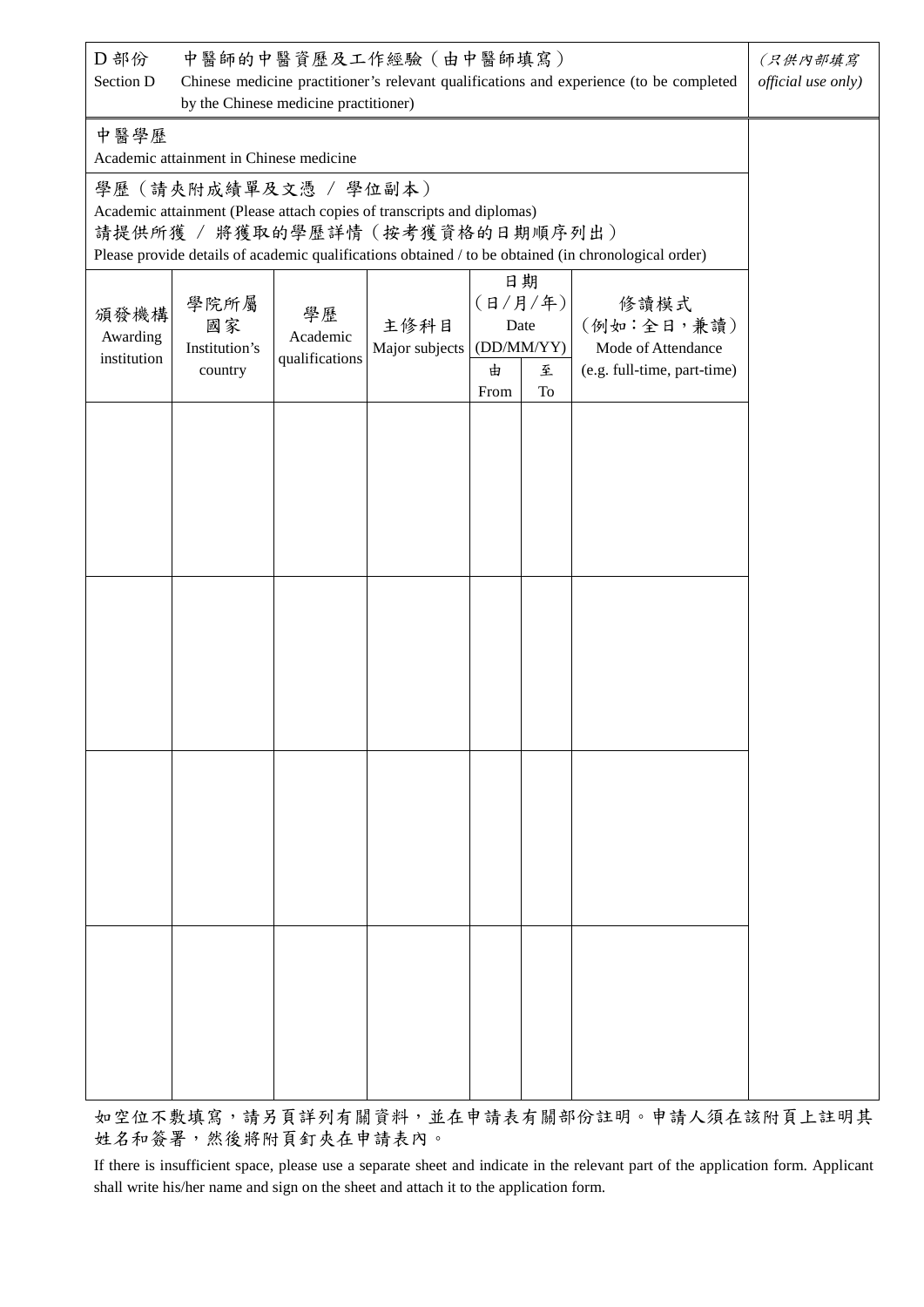| (續)<br>D 部份<br>Section D<br>(Cont'd)                                                              |         |                           |                                         |             | (只供內部填寫<br>official use only) |
|---------------------------------------------------------------------------------------------------|---------|---------------------------|-----------------------------------------|-------------|-------------------------------|
| 中醫執業 / 其他相關的工作經驗<br>Experience in Chinese medicine practice and other relevant working experience |         |                           |                                         |             |                               |
| 請順序列出<br>Please list working experience in chronological order                                    |         |                           |                                         |             |                               |
| 機構名稱及地址<br>Name and address of institution Relevant working experience                            | 相關的工作經驗 | 期間<br>Period<br>由<br>From | (月 / 年)<br>$(MM/YY)$<br>至<br>${\rm To}$ | 年期<br>Years |                               |
|                                                                                                   |         |                           |                                         |             |                               |
|                                                                                                   |         |                           |                                         |             |                               |
|                                                                                                   |         |                           |                                         |             |                               |
|                                                                                                   |         |                           |                                         |             |                               |
|                                                                                                   |         |                           |                                         |             |                               |
|                                                                                                   |         |                           |                                         |             |                               |
|                                                                                                   |         |                           |                                         |             |                               |
|                                                                                                   |         |                           |                                         |             |                               |

如空位不敷填寫,請另頁詳列有關資料,並在申請表有關部份註明。申請人須在該附頁上註明其 姓名和簽署,然後將附頁釘夾在申請表內。

If there is insufficient space, please use a separate sheet and indicate in the relevant part of the application form. Applicant shall write his/her name and sign on the sheet and attach it to the application form.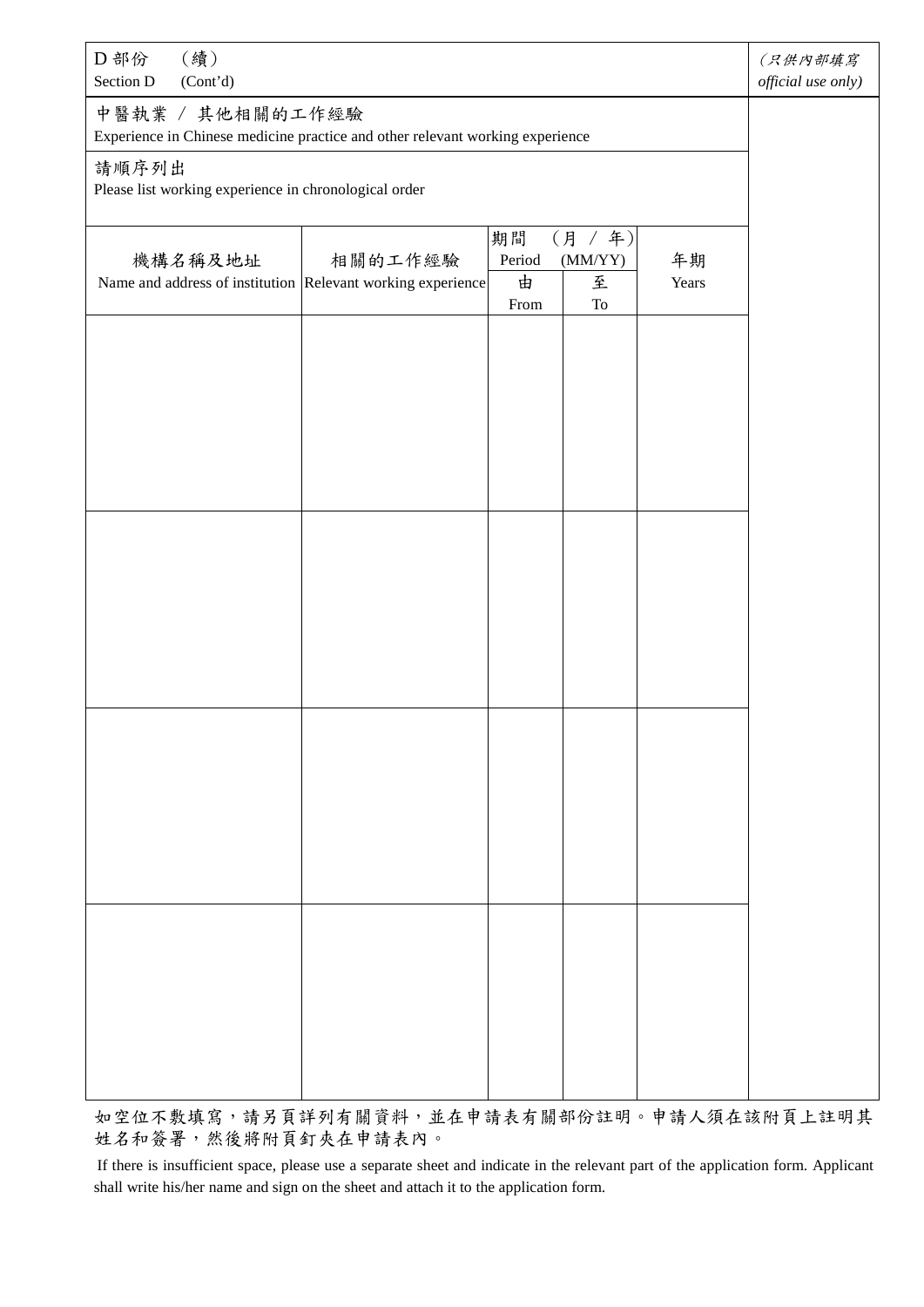| E 部份<br>Section E | 聲明(由中醫師填寫)<br>Declaration (to be completed by the Chinese medicine practitioner)                                                                 | (只供内部填寫<br>official use only) |
|-------------------|--------------------------------------------------------------------------------------------------------------------------------------------------|-------------------------------|
|                   | 注意:以下部份,必須全部完成。<br>Note: The following parts must be completed.                                                                                  |                               |
| 1.                | 本人謹此聲明 *曾有 / 沒有 在香港或其他地方被裁定犯任何可處監禁<br>的罪行。                                                                                                       |                               |
|                   | I hereby declare that $I^*$ have / have not been convicted in Hong Kong or elsewhere of any<br>offence punishable with imprisonment.             |                               |
|                   | 如經判定有罪,請列明該罪行的發生日期、地點、性質及判刑。                                                                                                                     |                               |
|                   | If convicted, please give details on the date, place, nature and sentence of the offence.                                                        |                               |
|                   |                                                                                                                                                  |                               |
|                   |                                                                                                                                                  |                               |
|                   |                                                                                                                                                  |                               |
|                   |                                                                                                                                                  |                               |
|                   |                                                                                                                                                  |                               |
| 2.                | 本人 *曾有 / 沒有 在香港或其他地方被裁定有專業上的失當行為。<br>I * have / have not been found guilty in Hong Kong or elsewhere of misconduct in a<br>professional respect. |                               |
|                   | 如被裁定有專業上的失當行為,請列明該失當行為的發生日期、地點、性<br>質及處分。                                                                                                        |                               |
|                   | If yes, please give details on the date, place, nature and punishment of the record of<br>misconduct.                                            |                               |
|                   |                                                                                                                                                  |                               |
|                   |                                                                                                                                                  |                               |
|                   |                                                                                                                                                  |                               |
|                   |                                                                                                                                                  |                               |
|                   |                                                                                                                                                  |                               |
|                   |                                                                                                                                                  |                               |

(\*請刪去不適用者)

(\* Please delete as appropriate)

如空位不敷填寫,請另頁詳列有關資料,並在申請表有關部份註明。申請人須在該附頁上註明其 姓名和簽署,然後將附頁釘夾在申請表內。

If there is insufficient space, please use a separate sheet and indicate in the relevant part of the application form. Applicant shall write his/her name and sign on the sheet and attach it to the application form.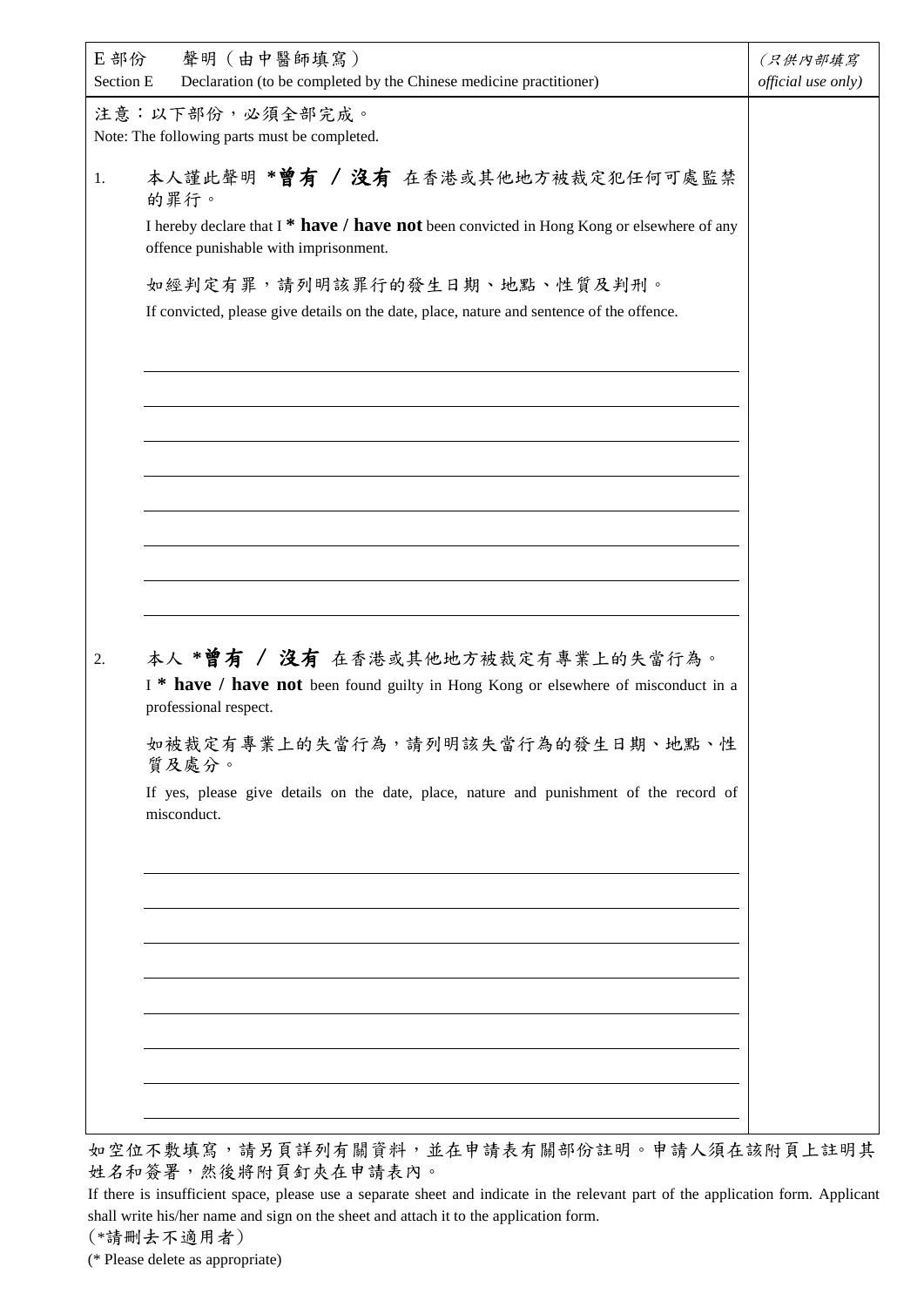| 3. | 本人謹此聲明, 就本人所知及所信, 此申請表的 C 至 E 部份所提供的資<br>料皆屬真確事實的全部。                                                                                                                                                                                                                                                                                                                                                                                                                                                                                                                                                                                                                                                                                                                                                                               |  |
|----|------------------------------------------------------------------------------------------------------------------------------------------------------------------------------------------------------------------------------------------------------------------------------------------------------------------------------------------------------------------------------------------------------------------------------------------------------------------------------------------------------------------------------------------------------------------------------------------------------------------------------------------------------------------------------------------------------------------------------------------------------------------------------------------------------------------------------------|--|
|    | I hereby declare that all the foregoing information in Sections C to E of this application is<br>FULL, COMPLETE and TRUE to the best of my knowledge and belief.                                                                                                                                                                                                                                                                                                                                                                                                                                                                                                                                                                                                                                                                   |  |
| 4. | 本人授權香港中醫藥管理委員會中醫組按其認為合適的方式核實此申請<br>表所提供的資料。                                                                                                                                                                                                                                                                                                                                                                                                                                                                                                                                                                                                                                                                                                                                                                                        |  |
|    | I authorize the Chinese Medicine Practitioners Board of the Chinese Medicine Council of<br>Hong Kong to verify the foregoing information in any manner as it deems fit.                                                                                                                                                                                                                                                                                                                                                                                                                                                                                                                                                                                                                                                            |  |
| 5. | 本人明白根據《中醫藥條例》第107條的規定,任何人藉作出或交出,或<br>藉導致作出或導致交出,口頭或書面的任何虛假或有欺詐成分的申述或聲<br>明而欺詐地促致或企圖促致其本人或任何其他人,獲得註冊為有限制註冊<br>中醫,即屬犯罪,一經循公訴程序定罪,可處監禁3年。                                                                                                                                                                                                                                                                                                                                                                                                                                                                                                                                                                                                                                                                                             |  |
|    | I understand that according to Section 107 of the Chinese Medicine Ordinance, any person<br>who fraudulently procures or attempts to procure himself or any other person to be registered<br>as a registered Chinese medicine practitioner with limited registration, by making or<br>producing, or causing to be made or produced, any false or fraudulent representations or<br>declaration, either oral or in writing, commits an offence and is liable on conviction upon<br>indictment to imprisonment for 3 years.                                                                                                                                                                                                                                                                                                           |  |
| 6. | 本人明白所提交予香港中醫藥管理委員會中醫組的個人資料,將會用作執<br>行《中醫藥條例》的條款。                                                                                                                                                                                                                                                                                                                                                                                                                                                                                                                                                                                                                                                                                                                                                                                   |  |
|    | I understand that my personal data given to the Chinese Medicine Practitioners Board of the<br>Chinese Medicine Council of Hong Kong are for the purposes of facilitating the provisions of<br>the Chinese Medicine Ordinance (Cap.549 Laws of Hong Kong.).                                                                                                                                                                                                                                                                                                                                                                                                                                                                                                                                                                        |  |
| 7. | 本人明白所提交的個人資料,主要供香港中醫藥管理委員會內部使用,但<br>亦可能因以上第6段所列目的, 向其他政府部門、中介機構或行政管理機<br>構披露;公眾人士可在憲報、有限制註冊註冊名冊及香港中醫藥管理委員<br>會互聯網網頁內,查閱有限制註冊中醫的姓名、地址及資格。除此之外,<br>其他個人資料祇會在本人同意,又或者《個人資料 (私隱)條例》所容許<br>下,向其他人士披露。                                                                                                                                                                                                                                                                                                                                                                                                                                                                                                                                                                                                                                   |  |
|    | I understand that my personal data are mainly for use within the Chinese Medicine Council but<br>they may also be disclosed to other Government branches / departments, agencies or<br>authorities for the purposes mentioned in paragraph 6, if required. The public can access to the<br>names, addresses and qualifications of registered Chinese medicine practitioners with limited<br>registration published in the gazette or the Register of registered Chinese medicine<br>practitioners with limited registration or the homepage of the Chinese Medicine Council of<br>Hong Kong. Apart from this, my other personal particulars and information will only be<br>disclosed to parties where I have given consent to such disclosure or where such disclosure is<br>allowed under the Personal Data (Privacy) Ordinance. |  |
|    |                                                                                                                                                                                                                                                                                                                                                                                                                                                                                                                                                                                                                                                                                                                                                                                                                                    |  |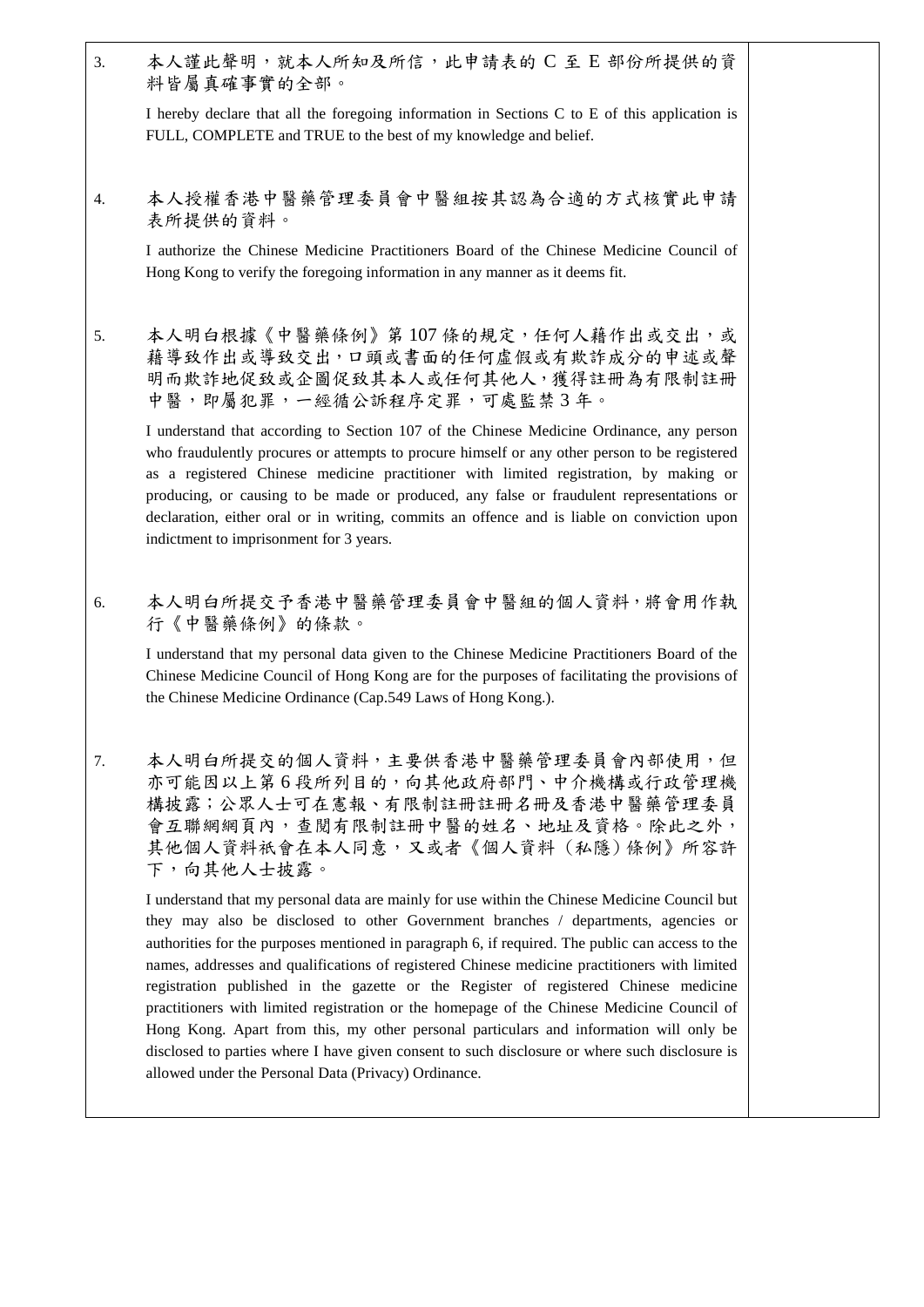| 8.                                     | 本人明白根據《個人資料(私隱)條例》第18條及22條以及其附表1第<br>6 原則所述,本人有權查閱及修正個人資料,包括有權取得本人所提供的<br>個人資料副本。但查閱資料時,可能要徵收費用。本人的個人資料如有任<br>何更改,須儘快以書面通知香港中醫藥管理委員會秘書處。 |                                                                                                                                                                                                                                                                                                                                                                                                                                                                            |  |  |
|----------------------------------------|------------------------------------------------------------------------------------------------------------------------------------------|----------------------------------------------------------------------------------------------------------------------------------------------------------------------------------------------------------------------------------------------------------------------------------------------------------------------------------------------------------------------------------------------------------------------------------------------------------------------------|--|--|
| Medicine Council as soon as possible.  |                                                                                                                                          | I understand that I have the right of access and correction with respect to personal data as<br>provided for in Sections 18 and 22 and Principle 6 of Schedule 1 of the Personal Data<br>(Privacy) Ordinance. My right of access includes the right to obtain a copy of my personal<br>data. A fee may be imposed for complying with a data access request. If there is any<br>amendment to my personal data, I shall send it in writing to the Secretariat of the Chinese |  |  |
| 請在此貼上照片<br>Affix one recent photo here | 日期 (日 / 月 / 年)<br>Date (DD / MM /YY)                                                                                                     | 申請人簽署<br><b>Signature of Applicant</b>                                                                                                                                                                                                                                                                                                                                                                                                                                     |  |  |

#### (由機構填寫)

(to be completed by the institution)

| A 至 B 部份所申報的各項資料均屬正確及詳盡。C 至 E 部份所申報的資料,據<br>本機構所知所信,均屬正確及詳盡。<br>The information given in Sections A to B is correct and complete. According to the knowledge and<br>belief of this institution, the information given in Sections C to E is correct and complete. | (只供内部填寫<br><i>official use only)</i> |  |  |
|-------------------------------------------------------------------------------------------------------------------------------------------------------------------------------------------------------------------------------------------------------------------|--------------------------------------|--|--|
| 獲授權人士姓名                                                                                                                                                                                                                                                           | 職位                                   |  |  |
| Name of Authorized Person                                                                                                                                                                                                                                         | Designation                          |  |  |
|                                                                                                                                                                                                                                                                   |                                      |  |  |
| 獲授權人士簽署                                                                                                                                                                                                                                                           |                                      |  |  |
| Authorized signature                                                                                                                                                                                                                                              |                                      |  |  |
|                                                                                                                                                                                                                                                                   |                                      |  |  |
|                                                                                                                                                                                                                                                                   | 日期                                   |  |  |
|                                                                                                                                                                                                                                                                   |                                      |  |  |
|                                                                                                                                                                                                                                                                   |                                      |  |  |
| 機構蓋章                                                                                                                                                                                                                                                              |                                      |  |  |
| Stamp of Institution                                                                                                                                                                                                                                              |                                      |  |  |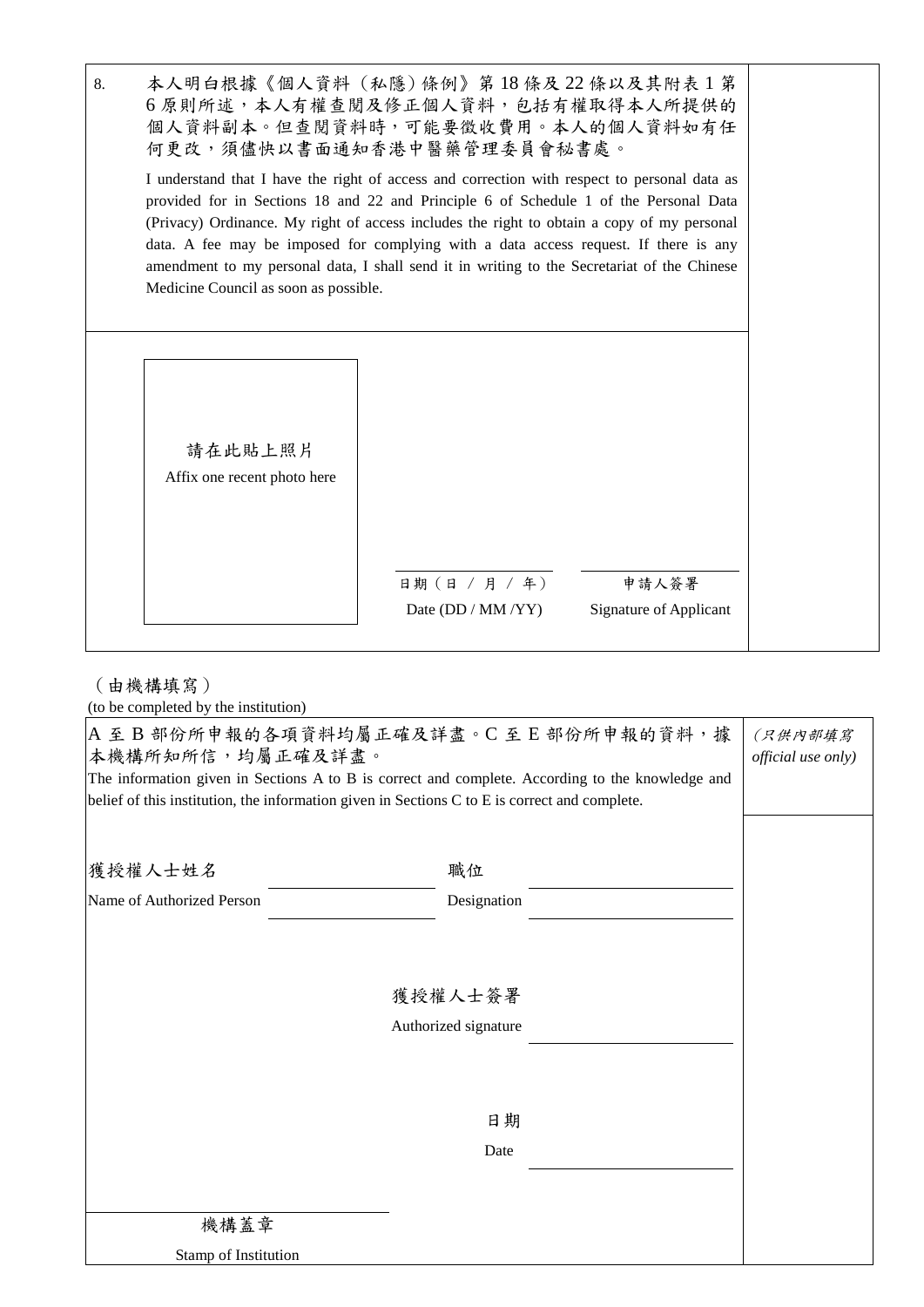請在(F部)認收信上填寫聘用機構聯絡人姓名及地址。 Please fill in the name of contact person and address of the institution in the acknowledgement letter (Section F).